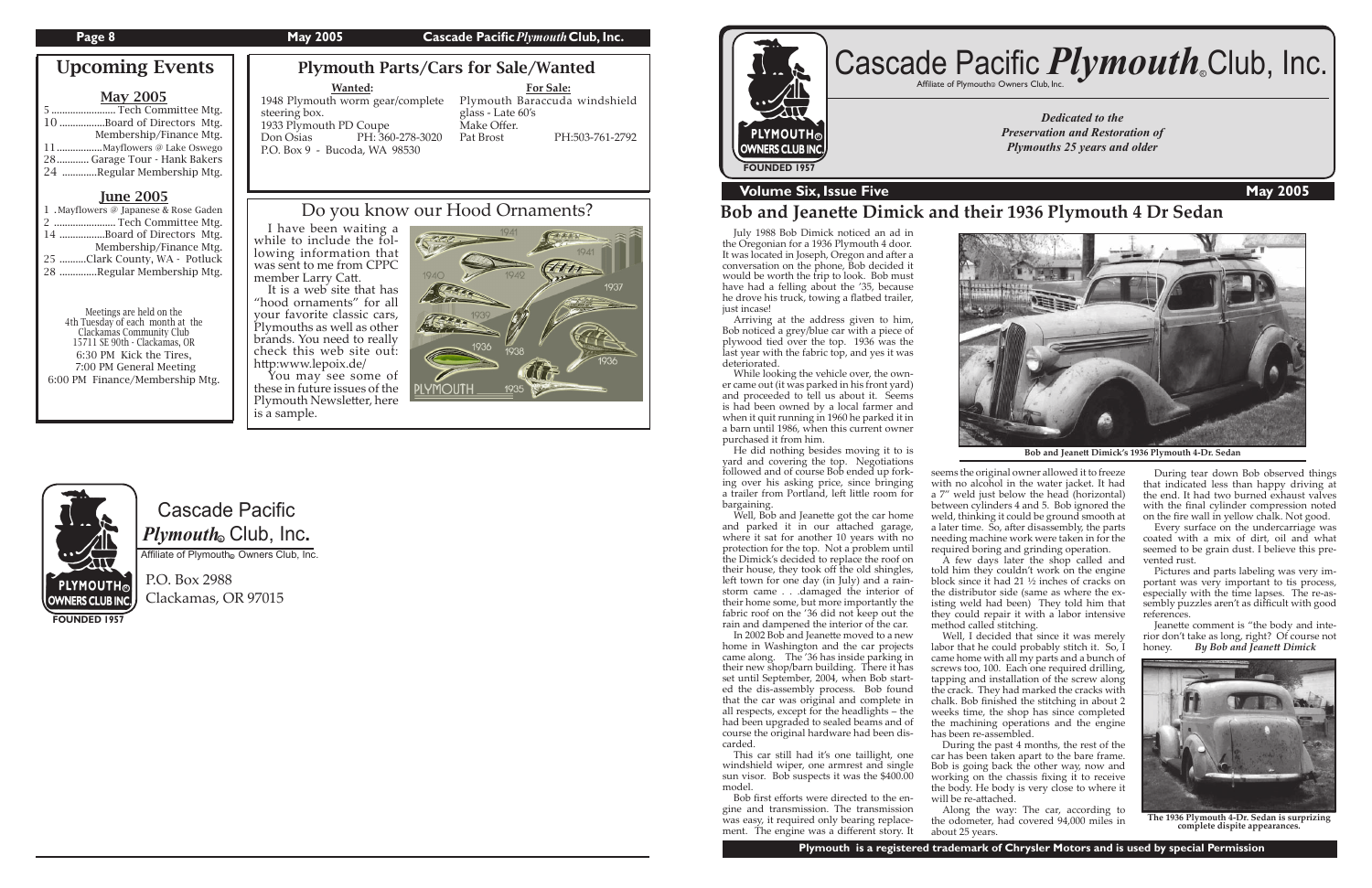# **CPPC April Regular Meeting Highlights CPPC Officers 2005**

| President  Duanne Luckow      |                             |
|-------------------------------|-----------------------------|
|                               | PH:503-761-9411Portland, OR |
| Vice President Rich VonAllmen |                             |
|                               | PH:503-762-7857Portland, OR |
| Secretary Vicki Williams      |                             |
|                               | PH:503-266-4287Canby, OR    |
| TreasurerDolores Call         |                             |
|                               | PH:503-698-2301Portland, OR |
| Member at Large Dave Benfield |                             |
| PH:503-829-3435Mulino, OR     |                             |

#### **Standing Committees**

|                                      | Activities  Jerry Klinger |  |
|--------------------------------------|---------------------------|--|
| PH:503-665-8330                      | Gresham, OR               |  |
| Co-Membership Bill Call              |                           |  |
| PH:503-698-2301                      | Clackamas, OR             |  |
| Co-Membership  John Sweeney          |                           |  |
| PH:503-281-5159                      | Portland, OR              |  |
| Newsletter  Mike Bade                |                           |  |
| PH:503-653-8102                      | Milwaukie, OR             |  |
| RefreshmentsDennis Mowery            |                           |  |
| PH:503-760-3184                      | Portland, OR              |  |
| <b>Co-Tech Advisor Dave Williams</b> |                           |  |
| PH:503-266-4287                      | Canby, OR                 |  |
| Co-Tech AdvisorLoren Bennett         |                           |  |
| PH:503-547-0865                      | Hillsboro, OR             |  |
| Cell: 503-201-5537 (No charge)       |                           |  |
|                                      |                           |  |

There were 60 at the April member meeting. Don Osias from Seattle Washington attended his first meeting and was awarded the Long Distance Award. Chris Robertson, a

email/mail articles to: Mike Bade ..................mdscbade@msn.com P.O. Box 2988- Clackamas, OR 97015

Membership:

new member who joined as a result<br>of the Portland Swap Meet also attended his first meeting. He has a 31 Plymouth Roadster. Member care reported that Harriet<br>Sweeney was recovering from pneumonia and that Lorraine Griffey was mending well from her arm surgery. Retha Harden was at the meeting but had just had back surgery so was

Cascade Pacific Plymouth Club, Inc. Membership dues are \$20.00 per calendar year and must hold a current membership to the National Plymouth Club. Membership runs Jan. 1 thru Dec 31.

Advertising Rates: Advertising is free to current Cascade Pacific Plymouth Club Members. Advertising Rate for Non- members is: \$10.00 per newsletter. one column by one inch. Photos accompanying classified ads are \$10.0 per newsletter 1 inch buy 1 column (Black and White Only. Discount Rates: Available to long term advertisements. Advertisements should be kept to Plymouth related services.



# **Mayflowers Tour, Hulda Klager Lilac Gardens & Wildlife Refuge**

Loren Bennett agreed to be the June speaker.

slowly mending. Dolores Call reported that there was currently \$6,414.68 in the trea- sury. Vicki Williams reported that there were currently 151 members.

 Members were asked to start working on the car show for August and a sign up sheet with various duties was available for members to volunteer their services. There were already 4 award sponsors and door prizes have begun being purchased and donated. Items for goodie bags are needed as well as additional door prizes and award sponsors. Anyone who brings in a sponsor receives a free 50/50 ticket. The goal is to have 40-50 awards and 100 door prizes.

 Dave Williams reported on the Tech Committee meeting held at his garage on April 7th. Copies of the Vendor list were distributed for members to look over and offer suggestions as to additions, deletions and corrections. Members were asked to take portions of the list and make phone calls to verify the information prior to reprinting a new version.

After the Lilac tour the group headed to the Oak Tree Restaurant in Woodland for lunch.

 The next meeting would be on May 5th at Larry Davidson's garage. Dave also told about a brake adjustment tool that Jimmie Fox had made. Jimmie has instructions on how to make the tool yourself.

 Jerry Klinger reported on the success of the tour to Hood River and Mosier. He also reported that the May 21st tour to Hank Bakers had been changed to May 28th and it would be a potluck with members meeting at Clackamette Park and driving from there to Hank's. Scott Farnsworth will be leading that tour.

The cranes would just stand by the roadside, unafraid of our ap-

 The members were asked to think about a display idea for the NWCC

show in October. The Club can earn extra money for putting on a display. This year's theme is "Santa's Back in Town".

> Happy May birthdays to the fol-<br>lowing members: Rich Von Allmen – 6th Christopher Robertson – 6th Jeff Jolly  $-9th$ Vicki Williams – 21st Ruth DeSantis – 21st Pat Brost – 22nd Terrilyn Piquet – 23rd Stanley Boyd – 25th Lilianne VonAllmen – 28th Tim Winchell – 29th Jerry Dixon – 30th And any others who have not reported their birthdate! **Happy Belated Birthday**

This months guest speaker will be CPPC Member Loren Bennett.

 Lorraine Griffey reported on the Mayflower tour on April 20th to the Hulda Klager Lilac Gardens in Woodland, Washington and the Ridgefield Wildlife Refuge. The next Mayflower tour would be on May 11th to the Lake Oswego area and Bishops Close. This tour is going to be lead by Mindy Benfield.

 The evening's speaker was Jeff Petersen who makes etched glass artwork. He does a lot of cars and Mike Bade had him do one of Bill Call's 49 Woody and presented it to Bill and Dolores for all the work they do for the club.

 Raffle prizes were won by David Yager, Tim Winchell, Ken Rose and Jerry Klinger. For the second month in a row Bill and Mary Marble won the 50/50 drawing. Their portion was over \$70.00.

 Harris Berg gave a talk about his hobby of making whirligigs and showed examples of his work.

 Duanne Luckow had a drawing for all the members who worked the Portland Swap Meet and Scott Farnsworth won a battery tender charger.

> June 1, 2005 Japanese Garden, Rose Garden, Portland Farmer's Market and lunch.<br>July 6, 2005 Portland Walking Tour Be sure to mark these events on your calendar. If you're not at the preceeding club meeting to sign up, be sure to call Lorraine Griffey at 503-666-2222 to be included.

### **Mayflower Calendar of Events**



**CPPC members at the Wildlife Refuge: Front row: Nancy Conner, Joyce Ca�, Lorraine Griffey, Peggy Skinner, Ann Klinger, Linda Farnsworth Back Row:, Larry Ca�, Les Conner, Vicki Williams, Karen Ryan, Mindy Benfield, Jerry Skinner, Jerry Klinger**



**CPPC Members check out Lilac Gardens**



**Hundreds of Canadian geese, swans and other birds at the Ridgefield Wildlife Refuge**



CPPC Member Harris Berg, shows example of the "Whirligigs" he makes and how they work. Harris had many examples to show the members at the April Membership Meeting. If you would like to have Harris make you a whirligig or a carved car, he can make you one of \$50.00 and \$5.00 less if you paint yourself.

**Hulda Klager's House built in 1889; Woodland, WA**

 On April 20th the Mayflowers toured the Hulda Klager Lilac Gardens in Woodland, Washington.

 Karen Ryan coordinated the tour and it was the perfect time to tour the gardens as the lilacs were in full bloom.

 The gardens are really an arboretum with many flowers, shrubs, and exotic trees besides the lilacs so one can visit any time of the year.

 You can also tour Hulda Klager's house which was built in 1889 and sits on four acres of the family's original farm surrounded by the plants and trees.

 Hulda Klager died in 1960 at the age of 96 and left a legacy of spectacular lilac varieties.

 Several members took home their favorite varieties to plant.

 Honored guest at this tour was Nicholas Dolp, Linda Farnsworth's 4 month old grandson who is sure to become a future Plymouth owner and CPPC member.

Finally the tour took a very



scenic road to the Ridgefield Wildlife Refuge where members drove through some of the 5,150 acres of habitat for birds migrating through the region west of the Cascade Mountains in the Pacific Flyway.

 These are ideal resting and feeding areas for a variety of species including ducks, geese, swans, sandhill cranes and Canadian geese.

proaching cars.

 The weather cooperated and provided for a wonderful tour across the Oregon border in to Washington and areas most of the group had never visited before.

 The Mayflowers toured the Lake Oswego area and Bishop's Close on May 11th.

 A report of that tour will be in the June newsletter. On Wednesday, June 1st the group will tour the Japanese Gardens, Rose Gardens and

the Portland Farmers Market with a stop for lunch. Contact Lorraine Griffey for details about this tour. *by Vicki Williams*

#### **May CPPC Guest Speaker**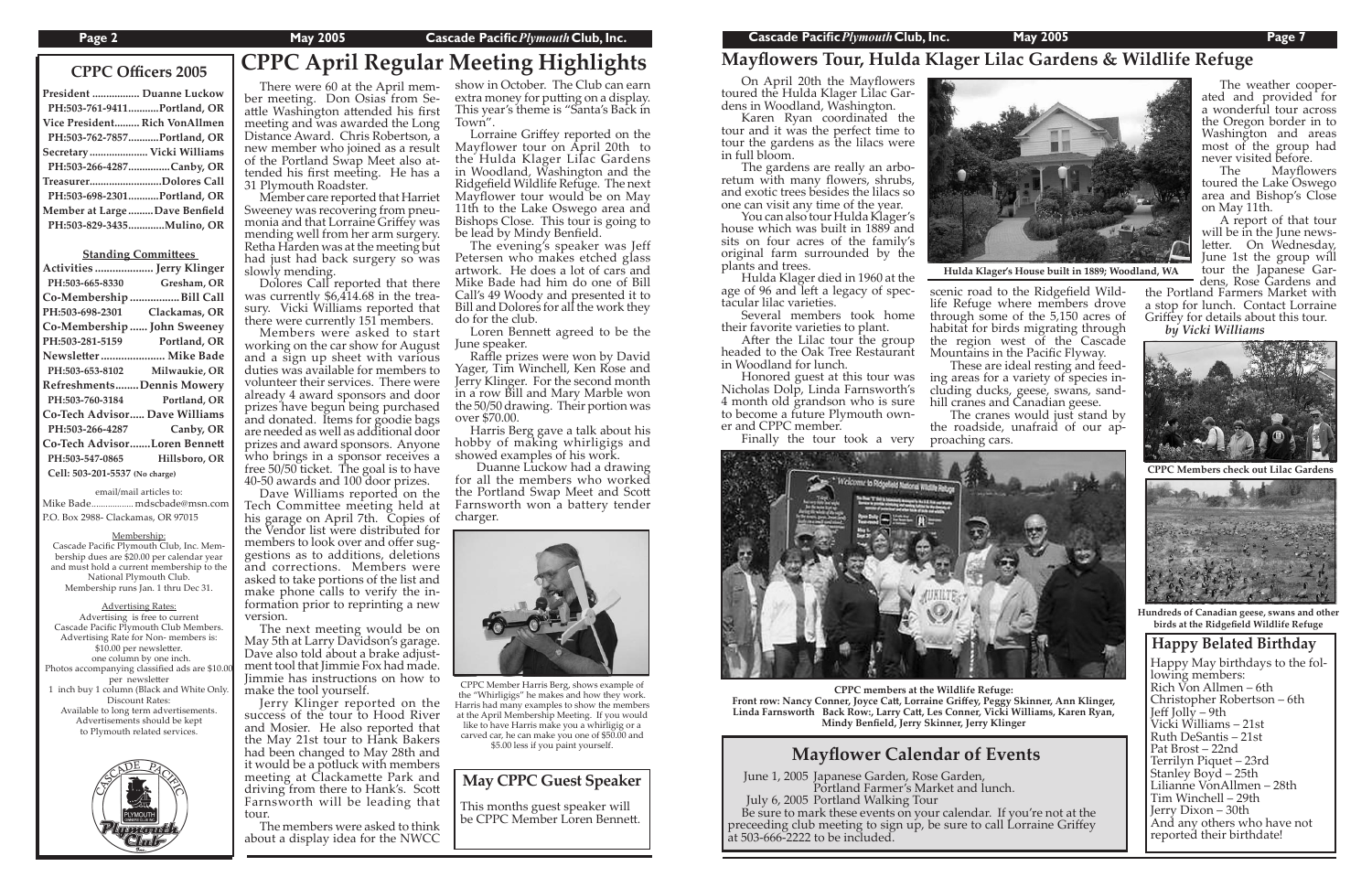#### **Page 6 May 2005 Cascade Pacific***Plymouth***Club, Inc. Cascade Pacific***Plymouth***Club, Inc. May 2005 Page 3**

# **CPPC Member Care**

## **Hank Baker's Garage Tour and Potluck on 28th**

Retha Harden had back surgery just before the April member meeting. She was a real trooper and sat through the entire meeting with a smile on her face. Maybe it was the pain med- ication!

 Sharon Tiffany had some heart palpitations that sent her to the hospital. Word is tests showed she had no blockage to cause them. Maybe she was gazing at Allen too long!

Hubbard, OR - Garage Tour Host: Hank and Angela Bakers

 Linda Farnsworth had the plate removed from her ankle and is recovering AGAIN from surgery.

Clark County & Grist Mill Tour Hosts: Bob and Jeanette Dimick

 Liliane VonAllmen is recovering from bunion surgery.

Columbia Gorge Interpretive Center - Cruise-in - Skamania, WA Host: Sharon & Allen Tiffany

**October - 15 & 16** Northwest Car Collector Show Portland Exposition Center

## **Cascade Plymouth Club Tours 2005:** ....

#### **May - 28st**

Here it is the middle of May and the weather looks like winter with rain. Time to get the Plymouths read for summer soon.

#### **June 25th**

Clark County Washington Potluck Host: Jim Thorkildson ....

At our board meeting the Cruise in for August Haagens is doing well. Sponsor names and mon are coming in.

#### **July 17th**

I would like to see folks bring their Plymouths the next meeting so we can simulate a photo of yo car and print it on site to see how long this proce takes.

#### **August 20th & 21st**

The fundraiser is a big deal and our club needs get involved.

Overnight Tour to Astoria, OR. Host: Vicki & Dave Williams

### **August 27th**

CPPCCruise-in "Hot Dog-ust Nights" Haggens in Oregn City ....

#### **September 3rd**

#### **November - 22**

Annual Membership Potluck ....

**Call if you have an activity you would like to organize, there is still time. Call Jerry Klinger, Activities Comm. Chair**

Plans are, to meet at Clackamette Park in Oregon City, OR along the Clackamas River.

CPPC members should start to<br>assemble at 11:00am for conversation and coffee. Take off time will be at 11:30am for the 20 minute drive to the Bakers home.<br>Scott Farnsworth is going to be

the official tour host and will have

maps and directions to the Bakers<br>home. In addition to cars, the Bakers have a farm with animals, Scott Farnsworth, says to bring the kids

This will be a Potluck, like many of the club events. There will be a signup sheet at the May member-<br>ship meeting. Members can signup<br>to bring a main dish, salad or dessert. There will be some items provided, more details will be available<br>by the May membership meeting. This should be a fun club event

| жs<br>dy    | If everyone will volunteer for a small detail job it<br>will be lots of fun and will help make our event a suc-<br>cess.               |
|-------------|----------------------------------------------------------------------------------------------------------------------------------------|
| : at<br>ιey | There will be a tour at Hank Baker's residence at the<br>end of this month. Contact or see Scott Farnsworth<br>who will led this tour. |
| to<br>ur    | I look forward in seeing many faces at the May<br>meeting. Until then, Happy days.                                                     |
| ess<br>to   | Duanne<br>503-761-9411                                                                                                                 |
|             | daluckow@aol.com                                                                                                                       |

# **The Steering Column, A Message from the President**

### Plymouths "Out and About", Recent Plymouth sighting

Lowell Chung, owner of the '41 Plymouth Woodie Wagon



 **Yes that is a 1941 Plymouth Woodie Wagon, in Hawii??**

#### **Corrections to the 2005 Membership Roster**

Please make the following change to the 2005 Membership Roster:

Ken Rose 7092 SE Bixel Way Milwaukie, OR 97267 503-794-7112

If you have changes to your in- formation listed in the Member- ship Roster, please let us know.

The next CPPC Club Event will be a Garage Tour and Potluck May 28th at the home of Hank and Angela Baker in Hubbard, OR.

Hank and Angela have an extensive car collection on their farm just south of Canby, OR off Hyw 99E.

> **Prom I-205 going North;** North to the PADDEN PARKWAY-EAST exit- EXIT 32- toward OUND. 0.3 miles onto NE PADDEN PKWY W. 0.5 miles T onto NE ANDRESEN RD. 0.4 miles ESEN RD becomes NE 72ND AVE. 0.8 miles onto NE 109TH ST. 0.5 miles T onto NE 61ST AVE. 0.2 miles Map  $94$  NE 61st Ave - Vancouver, WA  $986\overline{8}6$ **<u>om I-5 going North;</u>** ortth from Portland into Vancouver, WA \* Take the NE 78TH ST exit- EXIT 4. 0.3 miles \* Turn SLIGHT RIGHT onto NE 78TH ST. 1.8 miles \* Turn LEFT onto NE ST JOHNS RD. 1.9 miles Map \* Turn SHARP LEFT onto NE 109TH ST. 0.2 miles Map \* Turn RIGHT onto NE 61ST AVE. 0.2 miles Map

for our show that you won't have seen before.<br>Hopefully, we will create a show

with its own signature that everyone wants to come back to year after year.

so dust off your Plymouths and check the air in your tires. See you there. . . .

 The Costco gas station looked like a huge parking lot of cars waiting to fuel so they knew they could park their car and get to the station before the Woody would ever make it to the pumps.

 Dave and Vicki Williams took a trip to Oahu recently to attend their granddaughter's wedding at the Polynesian Cultural Center. ell's Uncle.

 Upon leaving the airport they headed to Costco to stock up on food for the group of 15 that would be staying together in one house. for his certified residential appraisal business.

 Costco gas was \$2.24 in Honolulu, ten to twenty cents less than anywhere else on the island so it appeared that everyone in Hawaii fueled there.

 As they turned in to Costco they spotted a 41 Plymouth Woody heading to the Costco gas station. interior but is Chevy powered with a 350/350 engine/transmission and front end.

 Dave and Vicki talked to the owner of the Woody, Lowell Chung and took several pictures of his beautiful car.

 Lowell explained that the car was purchased new by the head of

the Southern Pacific Railroad in San Francisco who then sold it to Low-

 Lowell got the car from his uncle 30 years ago and drives it daily

The car has a stock body and

a Ford 8" rear end and Mustang II

*By Vicki Williams*

 Mark your calendars for June 25th, the date of our BBQ and potluck at the home of Jim and Shirley Thorkildson. Hamburgers/hotdogs/ chips/so� drinks will be provided. CPPC members are asked to bring their favorite hot dish, salad or dessert.

 You may also want to bring a folding chair. A sign up sheet will be circulated at the May meeting. Thorkildson's address is 11504 NE 61st Ave Vancouver, and their phone is (360) 573-3061.

 You can call them, or Larry/ Joyce Catt at  $(360)$  896-6694, for questions or to indicate your a�endance if you are not going to be at the May meeting.

 See the enclosed directions to the Thorkildson's home hot off the internet.

# **Clark County Potluck Planned for June 25th**

 It's suggested that the Oregon folks may want to meet, perhaps at the Home Depot near the I-205 Bridge and tour to the potluck. A

| <b>Directions</b> fr |
|----------------------|
| * Take I-205 N       |
| <b>BATTLE GRO</b>    |
| * Turn LEFT          |
| * Turn RIGHT         |
| * NE ANDRE           |
| * Turn LEFT          |
| * Turn RIGHT         |
| * End at 1150        |
| Directions fr        |
| * Take I-5 No        |
|                      |

- 
- 
- 
- 
- 
- 

Vancouver "guide" can meet you there to ensure arrival at the correct location. This can be discussed at the meeting.

\* End at 11504 Ne 61st Ave. Vancouver, WA 98686

# **Hot Dog-Ust Day CPPC Cruise-in Update**

The August 27th car show plans are well underway. Thanks to all you members who have been getting sponsors, goodie bag items and door prizes.

The goal is to have a minimum of 100 door prizes so that we can pull at least ten winning tickets every 20 minutes during the show. Currently we have 42 items.

We still need some big ticket items to lure people in to buying lots of tickets. So please ask some of your local businesses if they would

like to donate a prize for the show.<br>We are going to have some unique prizes, awards and games

At the April member meeting there was a sign up sheet for various duties to assist with the show. Thanks to those of you who signed up and we encourage others to get involved as well.

This should be a really fun event and ultimately one of our biggest fund raisers. Everyone's a "weiner" on Hot Dog-Ust Day!

 *by Vciki Williams*